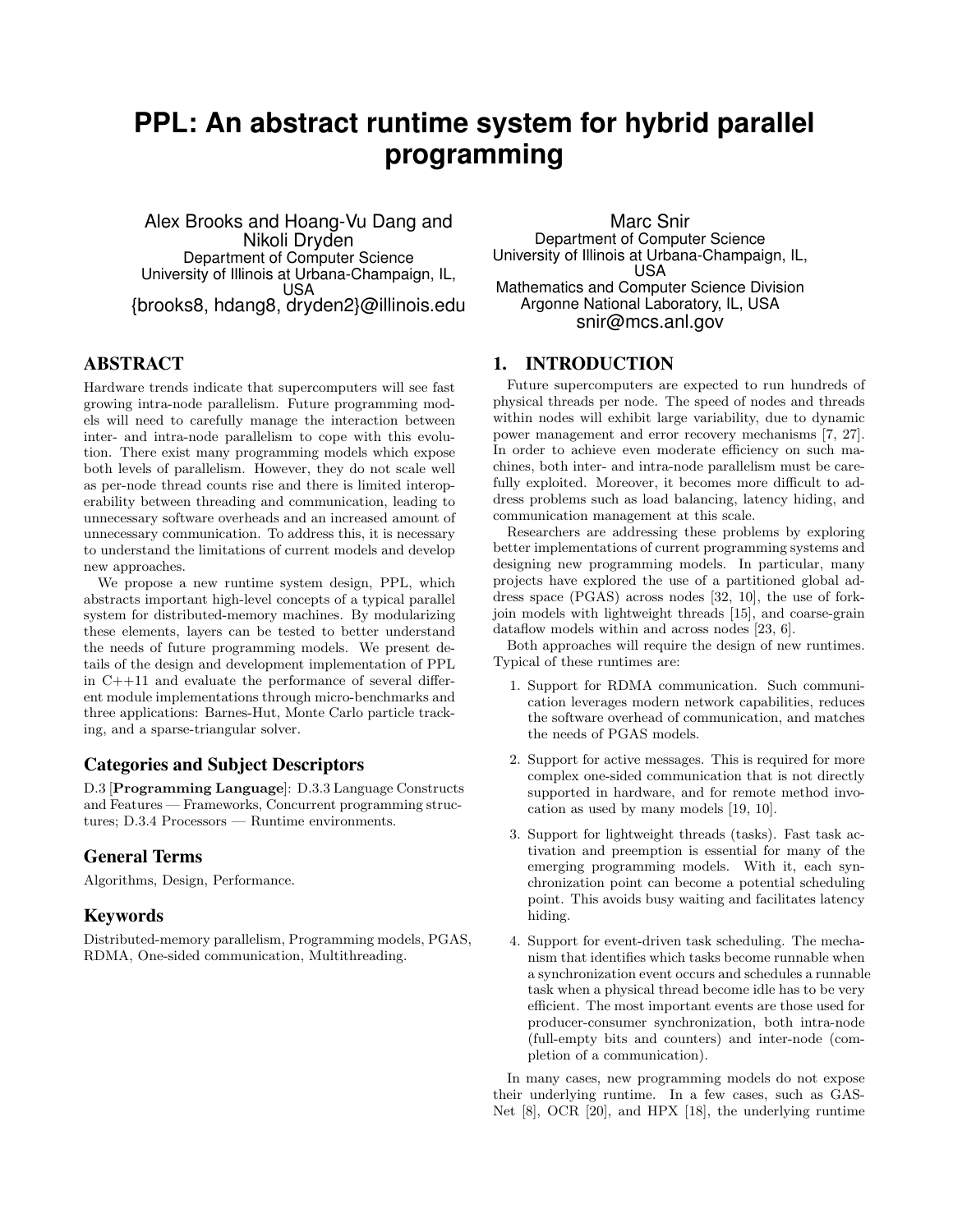exposes an API that can be used to implement micro-benchmarks and applications, so that the runtime can be evaluated on its own. However, many of these runtimes deal only with shared memory (OCR) or with inter-node communication (GASNet), not both. Hence, they do not address the critical interaction between communication events and scheduling. HPX deals with both.

The ability to create copies of data objects on multiple nodes, and to synchronize such copies under software control, is essential for many applications and libraries. For example, the ability to repartition meshes or update halos is key to a mesh library such as Zoltan [12] and to adaptive mesh refinement applications. None of the cited runtimes provide such memory services.

We believe such core memory services should be closely integrated with communication, coordination, and task management services into a low-level runtime that can be used directly by libraries and applications, or to support higher level programming models, with their specialized runtimes. In this paper, we propose and evaluate such a runtime, PPL.

The design of PPL abstracts the important high-level concepts, called modules, of a parallel runtime system for distributed-memory machines: a memory management system, a communication layer, and a threading layer. All of the modules are designed to work closely together, so as to increase interoperability between the modules and minimize the amount of runtime overhead. Our goal is to provide researchers with a flexible tool for developing future runtime systems. By designing an API which modularizes common runtime system elements, it becomes simple to test combinations of layers which otherwise may not have been feasible.

In this paper, we present details of our runtime system design and evaluate an implementation in C++11. We evaluate our implementation in two ways. First, we analyze potential runtime overhead which may result from implementation choices. Second, we implement and discuss several options for each module and test combinations using three mini-applications: the Barnes-Hut algorithm [36], a Monte Carlo particle-tracking algorithm [14], and a sparsetriangular linear solver [31].

The remainder of this paper is organized as follows. Section 2 discuss related work. Section 3 presents the design of the PPL runtime system, with details on each available module. Section 4 describes our implementation of PPL, including details on the module choices. Section 5 contains the evaluation and analysis of our implementation. We present concluding remarks and ideas for future work in Section 6.

# 2. PROGRAMMING MODELS AND RUN-TIME LIBRARIES

In this section, we provide some background on several available programming models for distributed-memory machines, and the runtime features they require.

## 2.1 Message Passing

Almost all scientific HPC applications today use the message passing model for interprocess communication via the Message Passing Interface (MPI) [21]. This model has been widely popularized due to its high performance, scalability, and portability. Highly tuned implementations of MPI are available for each of the current HPC platforms.

Historically, as core density per node increased, perfor-

mance and scalability of MPI began to suffer due to its inability to cope with decreasing per-core resources and effectively exploit larger amounts of intra-node parallelism. A common solution is a hybrid approach, where MPI is coupled with a threading model such as OpenMP [23] or Intel Threading Building Blocks [24]. In these programming models, the purpose is to use MPI for interprocess communication while the threading model handles shared-memory parallelism.

Now as core density continues to grow and per-core resources continue to shrink, performance of these hybrid solutions is degrading. This is largely due to how implementations deal with thread safety requirements. In virtually every implementation today, this is guaranteed through a combination of atomic operations and critical sections [3]. Many efforts have been made to decrease the overhead in providing thread safety in MPI implementations [13, 4, 30, 29]. However, improving multithreaded performance requires very careful thought and analysis in order to make any noticeable impact in performance and to remain portable [5, 16]. As a result, many implementations resort to simple solutions, such as course-grain locking for critical sections. This has been shown to greatly hinder performance.

Moreover, there is no agreed standard for the coupling of MPI and threading systems. In OpenMP, threads are not first-class citizens; they are execution units that execute language constructs such as parallel iterates or tasks. Consequently, the association of MPI threads with OpenMP threads does not lead to a convenient programming model. In practice, MPI is only called from sequential OpenMP sections, causing sequential bottlenecks.

MPI was initially developed for single-threaded processes. The need for computation/communication overlap led to the introduction of non-blocking communication calls, implemented by running MPI code as a coroutine. The use of nonblocking calls is more bug prone than the use of blocking calls and also complicates the MPI logic. This style seems superfluous in an environment that supports many tasks. A runtime with the four properties listed in the introduction will efficiently support an MPI+task model, where MPI calls are blocking, and multitasking is used to hide latency.

#### 2.2 PGAS

Although message passing is the dominant programming model, writing shared-memory parallel programs is often viewed as being simpler and easier to maintain. The main obstacle for performance and scalability of shared-memory models has been their inability to effectively exploit locality [11]. The Partitioned Global Address Space (PGAS) model was developed to address this issue.

In the PGAS model, the address space is shared and partitioned among the available processes and threads such that a portion is local to each process or thread. The primary benefit of PGAS is that it provides a middle ground between shared- and distributed-memory models by allowing direct access to remote memory and clearly distinguishing between local and remote accesses [17]. There have been many efforts focused on providing solutions which use a global address space model, including Unified Parallel C (UPC) [32], Co-Array Fortran (CAF) [22], and, more recently, X10 [10].

The PGAS model is a very good match to communication based on RDMA and active messages. Indeed, UPC, as well as other PGAS languages, have been implemented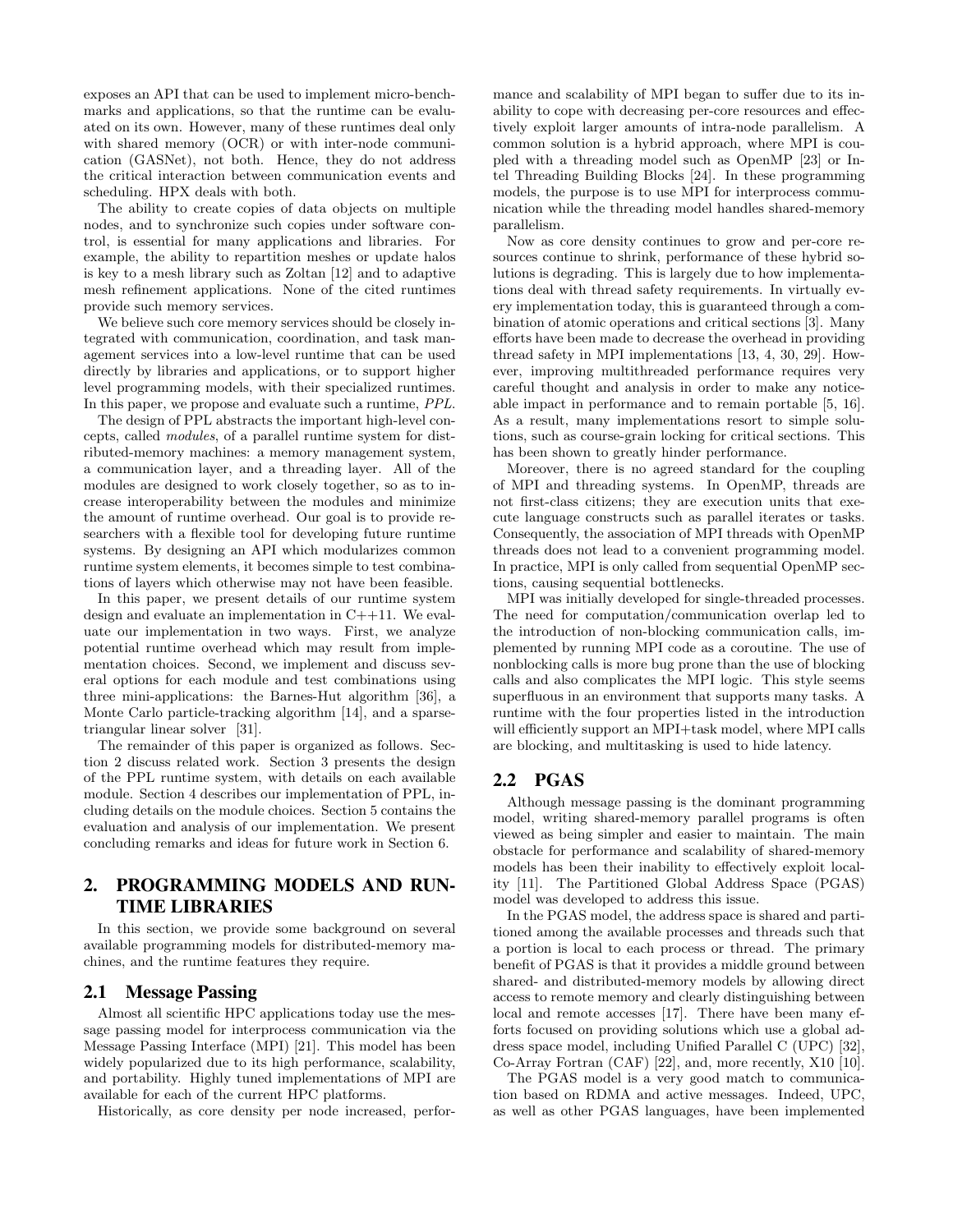atop GASNet [8], a communication layer built atop active messages and RDMA.

Many PGAS systems provide no support for local multithreading. Another weakness is that compilers have limited knowledge of access patterns for codes that use indirect addressing; they cannot optimize access to remote data by aggregating multiple individual accesses and caching remote copies for local reuse. Programmers end up doing such optimizations manually, reverting to explicit communication.

# 2.3 High-Performance ParalleX

High-Performance ParalleX (HPX) [18] is one of the first systems to provide a complete and modern solution for interand intra-node parallelism. It couples an adaptive PGAS with a lightweight threading subsystem. The system defines local control objects which can be used to express many types of parallelism and synchronization, including futures, data-flow objects, traditional synchronization (i.e. mutexes, condition variables, etc.), and thread suspension [18]. Finally, all network communication is performed using a form of active messages, where an object, function, and optional continuation are provided [18]. Although HPX addresses the issue of coupling threads and communication, it is missing a closely integrated memory subsystem which we believe is necessary for efficiently managing synchronization and locality of data copies.

#### 2.4 Other

Some additional related models include  $Charm++$  [19], Legion [6], and Open Community Runtime [20].

Charm++ is a parallel programming framework which provides asynchronous message-driven execution via migratable objects [19]. The user defines their application using specially designated objects called chares and chare arrays which describe work and data units. These objects can be migrated by the runtime system and also be the subject of message-driven events [2]. Work units are automatically and adaptively mapped by the runtime system, allowing for careful management and adaptive load balancing. Although Charm++ performs well across many application domains, it is a language which requires some experience and effort to use with existing codes. In contrast, it is much easier for existing codes to adopt a library.

Legion is a data-centric parallel programming model which uses regions to describe properties of data [6]. The user is able to define the organization, partitioning, privileges, and coherence properties of each region, allowing Legion to implicitly extract parallelism (tasks) and issue appropriate data movement operations based on the data mapping [6]. A software out-of-order processor (SOOP) is used for defining a physical task mapping and scheduling tasks using deferred execution coupled with low-level runtime event systems for managing dependencies [6]. Although preliminary experiments show good performance for a circuit simulation application [6], it is unclear how well this model will scale beyond the tested 16 compute nodes and 96 GPUs.

Open Community Runtime (OCR) is a recent effort to design and develop a research runtime system which supports a variety of features required for extreme-scale computers [20]. Similar to Charm++ and Legion, the fundamental idea behind OCR is to consider computation as a dynamically generated directed acyclic graph of tasks which operate on relocatable data blocks [20]. Task execution is event-driven based on preconditions on the execution, which can include data block and event dependencies. OCR defines a memory model which manages the movement and modification of data blocks by defining happens-before relations which follow a *Release Consistency* memory model [20]. However, OCR does let the programmer write programs in which two or more tasks can write to a single data block simultaneously, resulting in a potential data race which must be resolved by the application. Since this research system is relatively new, little has been published evaluating it. As it matures, it will be interesting to compare it to PPL.

#### 3. PPL DESIGN

PPL is designed for abstracting an execution model which combines three modules: memory management, communication, and threading.

#### 3.1 Memory Management

PPL uses a partitioned global address space and specifies distinct local and global heaps. The local heap may only be accessed by locally-executing threads, whereas the global heap may be accessed by any thread. The local heap has two purposes. First, it stores objects that are not intended for remote access. For example, the vertices of a distributed graph are often accessed only by the node to which they are assigned. The second purpose is for the caching of remote data, discussed later. The layout of the global heap is identical across nodes, and thus any object on any node may be accessed by changing the base address of a pointer.

PPL defines three types of global objects: global pointers (gptr), global variables (gvar), and global vectors (gvec). A gptr can be used to reference an address in the local heap or any global heap, facilitating any pattern of one-sided communication. gptr is the basis for gvar and gvec. A gvar is allocated on a single node and provides read-only access to remote nodes, e.g. for write-once variables such as configuration parameters. A gvec is like a Fortran Co-Array [22] and is useful for collective operations such as reduce or gather.

To take advantage of locality for communicated objects, PPL's memory system defines a software caching mechanism. This is critical for good shared-memory performance, especially as the number of threads per node increases, due to the greater opportunity for synergistic caching: a remote object retrieved by one thread may be accessed by other threads on the same node. The caching mechanism provides implicit caching, but in order to maintain scalability, does not provide implicit coherence. Most parallel scientific algorithms proceed by well-defined phases, where conflicting accesses to the same variable do not occur within a phase (except for the special case of accumulators). Such codes do not need implicit coherence; instead, explicit coherence operations can be associated with the start or end of a phase.

The caching mechanism is policy-agnostic and requires only three basic operations: obtaining, updating, and removing an entry from the cache. Each operation is provided with a tuple specifying the memory address and node of the object, and must be thread-safe.

To provide an opportunity for optimizing remote data accesses, PPL specifies three types of get operations on gptrs: lget, rget, and get. lget is a local get that returns the locally cached copy of the object or raises an exception if a cached copy does not exist. Next, rget always fetches a remote copy of the object and updates its entry in the cache.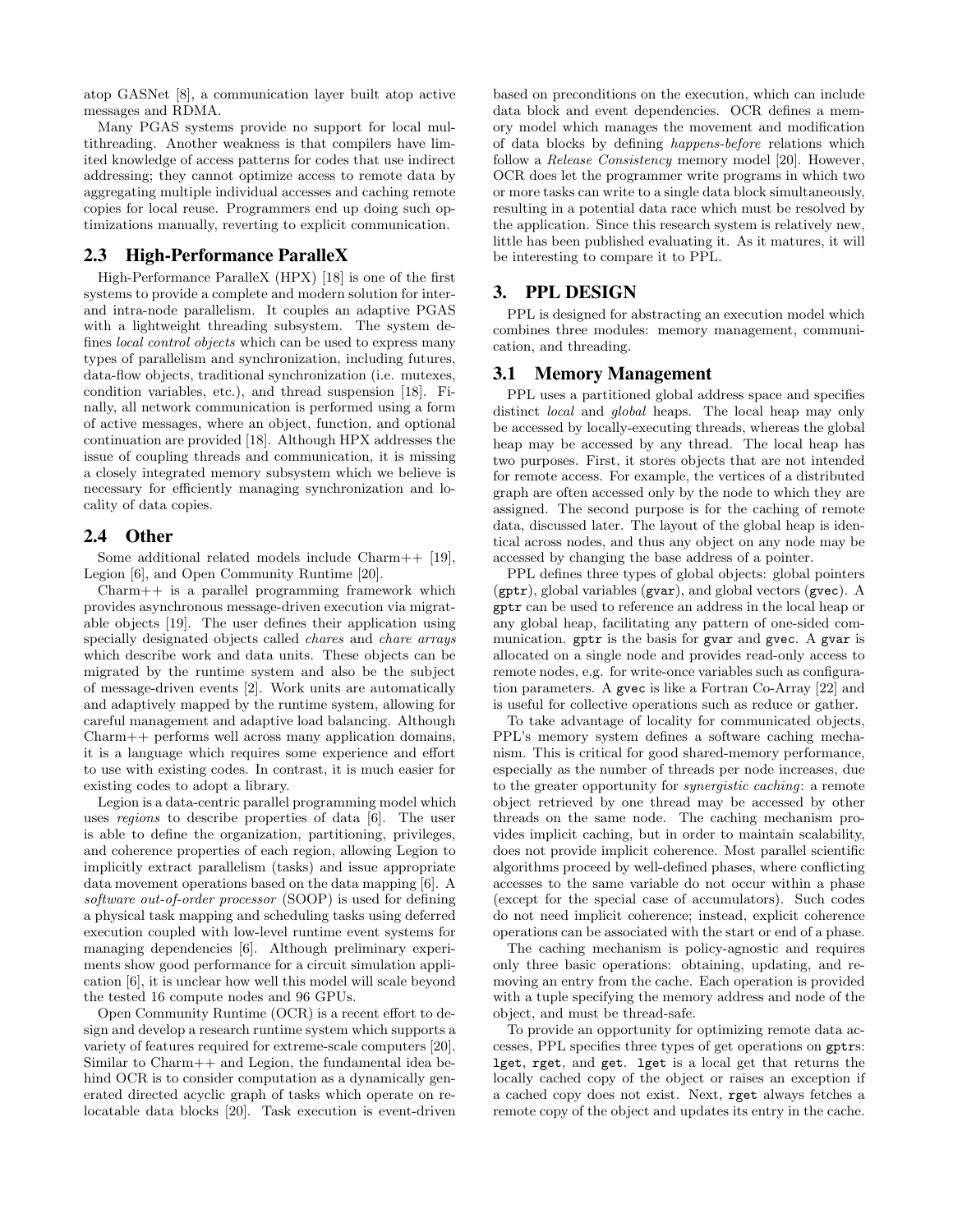Finally, get is a generic get operation that returns a cached copy if present, and behaves like rget otherwise.

Updates to objects may be done with put operations. For simplicity, these currently do not update the cache.

## 3.2 Communication

The communication module provides an interface for performing one-sided communication, available in three forms: put, get, and active message. All three operations act on a global object. Completion of an operation indicates local completion. In order to test for remote completion, a synchronization handler is associated with each communication operation to trigger an event on the remote node, such as decrementing a counter.

The communication module in PPL comes as an applicationscoped communicator object. To send an active message, the respective function must be registered with the communicator upon creation. In addition, the communicator provides a method for querying information about the underlying network, such as the local rank of the communicator, the total number of nodes, and RDMA memory information.

## 3.3 Threading

Our threading interface provides support for spawning threads and futures, as well as performing blocking synchronization which causes the caller to yield control. Futures are identical to threads, except that their execution is delayed until a synchronization event occurs. This supports basic data-flow programming, where dependencies can be enforced by synchronization events. For example, a counter can be used for a task to wait for all its inputs to be available: each input producer atomically decrements the counter, and the consumer task is scheduled when the counter is zero.

Each thread and future has an associated synchronization primitive. This allows threads to wait on or check completion of other threads. The intention is to provide a mechanism which allows fine-grained thread management without busy-waiting.

# 4. PPL IMPLEMENTATION

We implemented PPL in C++11, which allowed modules to make use of templates, inheritance, and virtual functions.

#### 4.1 Memory Management

PPL's heaps are implemented using the user-space memory allocator umalloc [25] to allocate space within regions that are appropriately mapped for RDMA access. Allocation is performed on the global heap upon creation of a gptr and on the local heap to cache a remote object.

The caching service currently implements three different policies: nocache, noevict, and evict. The nocache policy is a pass-through policy designed for development and testing that does no caching. noevict and evict both cache data. When a request is made for an object that is not in the cache, space is allocated on the local heap for the object, and then a get is performed to retrieve the data to this location. Local accesses to the object then make use of this data unless rget is subsequently used or the entry is evicted.

The noevict policy caches every remote request and does not perform evictions; instead, the user has the option to explicitly evict entries of cached global objects. The object's origin and address are stored, along with a local pointer, in a concurrent dictionary which is consulted for future lookup

and removal operations. This policy is useful for applications with low memory pressure, or that have well-defined phases after which explicit memory management and coherence can be performed.

Lastly, the evict policy is similar in implementation to the noevict policy, except that when local cache space fills, an unused entry is evicted. If every entry is in use, the requestor yields until an entry can be evicted. This makes for a good "general purpose" policy for the case where an application has significant memory requirements.

#### 4.2 Communication

We implemented two different communication layers, one using GASNet [8], and one using custom-built RDMA functions via the InfiniBand Verbs API [1] called RDMAX, which is optimized to provide lower overhead for operations specific to the design of PPL. RDMAX is a header-only API which utilizes the C++11 template and closure systems, providing the compiler with more opportunity for critical code path optimization. One example where this might be beneficial is in inlining the processing code when a communication request is complete. Traditionally, function pointers are used. giving the compiler little information with which to perform appropriate transformations.

Further, the communication layer implementation supports using dedicated thread(s) to send data over the network. To do this, communication requests are submitted to an MPSC queue which is accessed by a communication thread. A synchronization handle is attached to each request, allowing the requesting task to wait on completion of the request. Once complete, the communication thread performs the associated synchronization operation on the handle to wake the requesting task. When possible, we use the threading layer to implement the dedicated threads, otherwise resorting to Pthreads.

## 4.3 Threading

The threading module is implemented to be flexible enough to use any underlying threading library. This is done in two ways. First, we do not place restrictions on the type of threading model (i.e. kernel or lightweight). Second, thread objects are templated with the function and arguments in such a way as to expose the *true* function header to the programmer, instead of the typical approach where an opaque pointer is passed as a single parameter, forcing the programmer to pack and unpack thread arguments.

We implemented two different threading layers, one using Qthreads [34] and one using Argobots [28]. We chose both implementations to use a lightweight threading runtime due to the small amount of scheduling and context-switching overhead. This allows our applications to use very finegrained execution in order to produce massive amounts of concurrency for hiding latency and improving load-balance.

In both implementations, the synchronization primitive has full/empty-bit (FEB) semantics. This works very nicely with Qthreads's implementation, as the Qthreads runtime already utilizes FEBs for all thread management and synchronization. However, Argobots does not directly provide an interface for FEBs. Instead, it provides more common synchronization primitives such as mutually-exclusive locks and condition variables; we utilize these primitives to build the FEB synchronization in the Argobots implementation.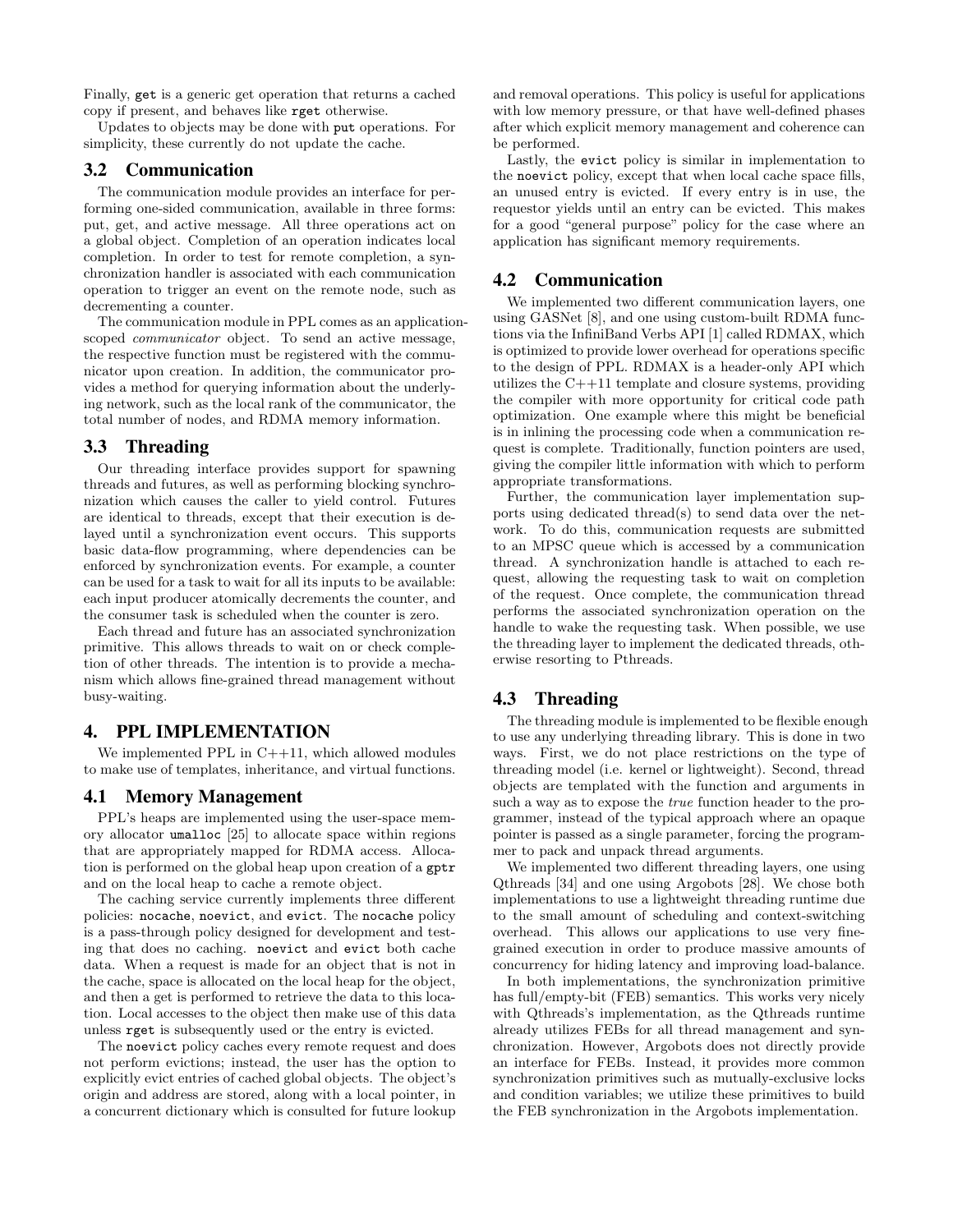|       | nocache | noevict | evict   |
|-------|---------|---------|---------|
| 1 R   | $0.0\%$ | $0.0\%$ | $0.0\%$ |
| 1 KiB | $0.0\%$ | $0.0\%$ | $5.6\%$ |
| 1 MiR | $2.9\%$ | $3.5\%$ | 3.7%    |

Table 1: Cache overhead for different policies and data sizes. 0% overhead means it was less than 1  $\mu$ s.

## 5. EVALUATION

We conducted experiments using the Stampede supercomputer, located in the Texas Advanced Computing Center [9]. It consists of 6400 compute nodes each with two Intel Xeon E5-2680 (eight-core) processors and 32 GB of memory. Each node also has at least one Intel Xeon Phi co-processor, but were not used in our evaluation. The  $C/C++$  compiler was GCC 4.7.1, the GASNet version was 1.22.4, and the MVA-PICH2 version was 2.0. Unless mentioned, PPL use RD-MAX because of better performance. Further, all of our experiments use two dedicated communication threads, one for managing network events and one for managing thread synchronization.

#### 5.1 Runtime overhead

We conducted several experiments to evaluate the overhead of our PPL implementation. These tests are divided by module and are described in the following subsections.

#### *5.1.1 Memory Management*

Since setting up the heaps is a one-time cost, our focus is on evaluating the overhead of the software caching mechanism. We performed a large number of one-sided get operations with each of PPL's caching policies, and compared this to the time to perform the same number of gets directly. We used a single node to perform the communication in order to eliminate network noise, but thread scheduling noise remains present. Multiple data sizes were used to verify that data size has little impact. These results are presented in Table 1. Our overhead is very small e.g. less than  $1 \mu s$  for 1 B messages although there is some variation due to the aforementioned noise. The results indicate that if there is even moderate data-reuse in an application, the overhead will not outweigh the savings of reduced communication.

#### *5.1.2 Communication*

To evaluate the overhead of providing one-sided communication through objects and a dedicated communication thread, we ran experiments which test gptr put and get operations against simply performing the communication operation using underlying communication layer implementations. The results for these tests are presented in Figure 1. The overhead of the PPL communication software is between 4 and 4.5  $\mu$ s for most data sizes – on top of the native communication overhead. This is attributed to two factors: data movement associated with the communication request, and descheduling and rescheduling requesting threads. Although this is relatively high for small messages, our communication approach is beneficial when multiple threads communicate simultaneously, as indicated in Figure 2. At 64 threads, PPL outperforms GASNet+Pthreads by 2.3x on average. Some of this is attributed to the greater overhead of context-switching kernel threads (a few  $\mu$ s [33]). By using dedicated threads for communication and synchroniza-



Figure 1: Overhead of communication module implementation for GASNet and RDMAX.



Figure 2: Communication latency for PPL and GASNet+Pthreads with 64 threads communicating simultaneously.

tion, we better coordinate large numbers of communicating threads, thus reducing contention in place of accessing highly concurrent data structures. We expect to further reeduce the overhead in future releases.

#### *5.1.3 Threading*

We evaluated the overhead of the threading module by creating and joining empty threads. The results in Figure 3 show the difference between using the PPL threading module versus solely the associated library. For example, the overhead of thread creation in PPL on top of Argobots is between .29  $\mu$ s and .33  $\mu$ s higher than in Argobots alone. The overhead in PPL using Argobots is due to our synchronization object implementation and a few shared object accesses. There is less overhead using Qthreads due to utilizing its FEB primitives and not needing to access a shared object. Again, we expect that these overheads can be reduced with a better implementation.

#### 5.2 Application performance

To evaluate PPL as a whole, we have chosen three microbenchmark applications to use for experiments: the Barnes-Hut algorithm, a Monte Carlo particle tracking algorithm, and a sparse triangular linear system solver.

#### *5.2.1 Barnes-Hut*

The Barnes-Hut (BH) algorithm is an approximation algorithm to the n-body problem. BH approximates the interaction of a body with a collection of other bodies (cells) deemed *far enough* by considering the collection as a single body, using its center of mass as its location [26]. The algorithm partitions and organizes the 3D space of bodies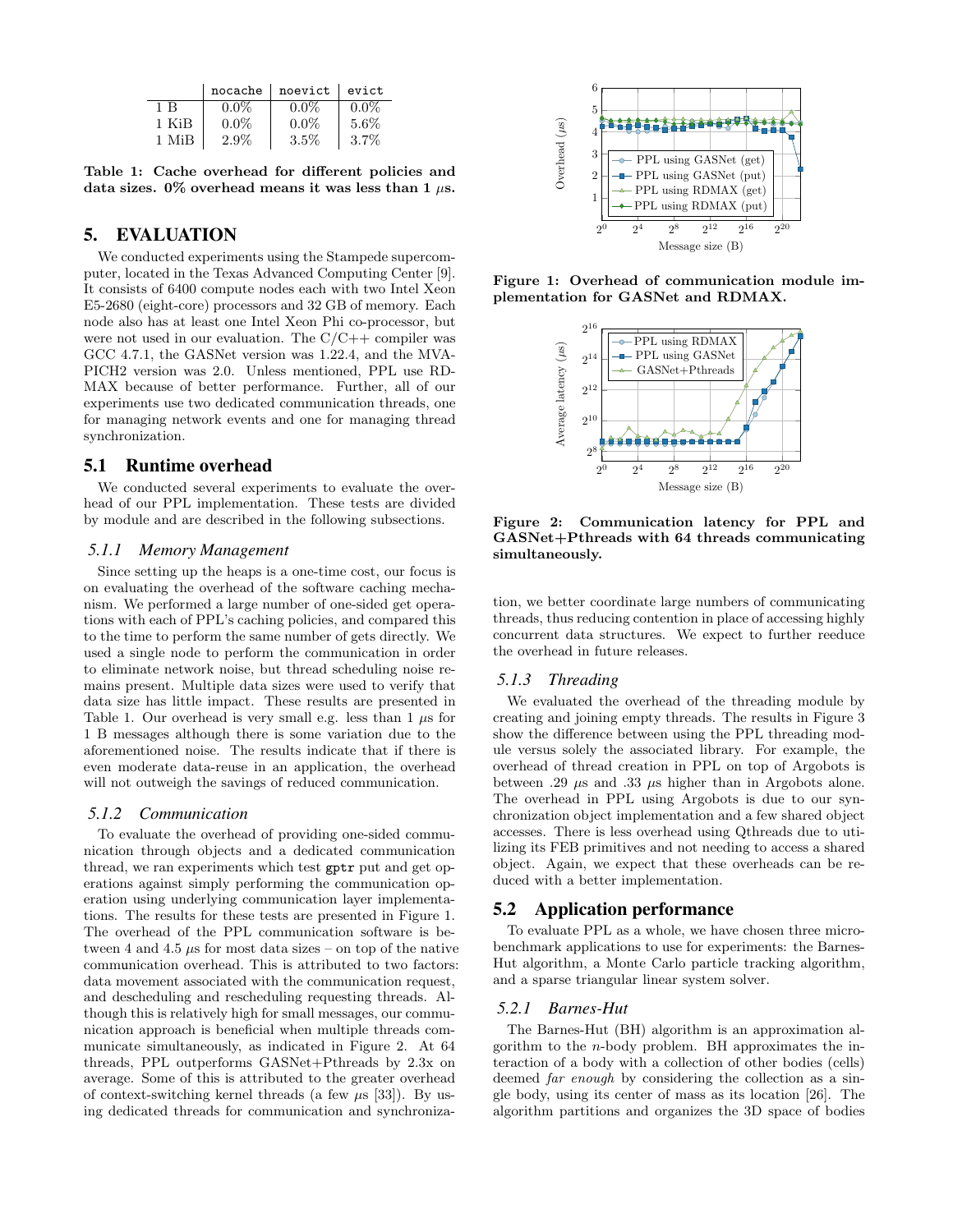

Figure 3: PPL Per-thread added overhead.



Figure 4: Force computation time for PPL using Qthreads (dashed) and Argobots (solid) on 32 to 1024 cores.

into an octree, where each cell is recursively divided into child cells, representing one octant of the parent cell. This recursion stops once the number of bodies in a cell reaches a fixed threshold. Once the octree is constructed, for each body, the tree is traversed top down until nodes representing "far-enough" cells are reached in order to calculate the forces acting on the body and progress the simulation.

Our BH implementation uses the algorithm implemented and described in [36] (UPCR-BH) with the exception of the force computation phase being implemented using PPL with gptrs as tree nodes. By spawning a thread per body, we are able to better load-balance large amounts of threads and more effectively hide latency-prone operations. Further, the caching subsystem ensures redundant communication is prevented through the use of the noevict cache policy. This algorithm was chosen for its property of stressing the threading module with up to millions of threads per node. It also shows the benefit of a high incidence of synergistic caching, since bodies stored at the same process tend to be nearby and tend to interact with the same cells. Additionally, the resulting code is much simpler compared to UPCR-BH which hand-tuned several techniques for optimization.

The results of our BH implementation for PPL are presented in Figure 4. The tests were run for 65K to 4M bodies on up to 1024 cores (64 nodes). We were unable to gather results for 4M bodies for Argobots on 2 nodes due to per node memory requirements surpassing the available memory. Table 2 presents speedup of our two implementations against UPCR-BH on 1024 cores. We used UPC version 2.20.2 for this experiment.

The trends in Figure 4 indicate that the use of Qthreads results in better scaling as the number of bodies increase.

| Number of Bodies $ 2^{16}  2^{17}  2^{18}  2^{19}  2^{20}$ |  |  |  |
|------------------------------------------------------------|--|--|--|
| PPL (Qthreads)   1.3   2.9   4.9   6.5   5.1               |  |  |  |
| PPL (Argobots)   2.6   8.0   13.0   13.4   8.8             |  |  |  |

Table 2: Speedup of PPL over UPCR-BH on 1024 cores.



Figure 5: Total execution time of EBMS implementations for PPL and MPI-3.

This is because Qthreads natively uses a work-stealing thread scheduler and Argobots does not; we simply perform roundrobin scheduling with Argobots. Thus, Qthreads is better equiped to remedy the imbalanced work loads of BH. On the other hand, there are instances where Argobots outperforms Qthreads, primarily for large node counts (i.e. 32 and 64 nodes). This is due to the added overhead in communication synchronization for Qthreads which internally spawns a new thread to perform the operation when attempted from a non-Qthreads entity. In contrast, Argobots allows us to synchronize without spawning a new thread.

#### *5.2.2 Monte Carlo particle tracking*

Monte Carlo particle tracking (MCPT) algorithms use random sampling processes to approximate the diffusion of particules through a structure. Such problems typically involve frequent lookups of very large, static cross-section data that is too large  $(\geq 100 \text{GB})$  to be stored on a single compute node. Our MCPT implementation is designed for neutron transport problems and is based on the Energy Band Memory Server (EBMS) algorithm [14]. The key idea is to decompose the cross-section data into energy bands that are distributed across a set of memory servers from which data is requested as needed. By processing particles within an energy band, data locality can be exploited.

Our PPL implemention makes use of the memory model to combine memory and tracking servers thus simplifying access to cross-section data. Further, implicit caching using the evict policy enables easy exploitation of locality through synergistic caching. We compared this with an MPI-3 implementation [35] of the EBMS algorithm which also combines memory and tracking servers. Data is stored using MPI-3 shared memory methods, providing access for every MPI process on a node. There is no threading, but particles are distributed among every rank, and communication makes use of non-blocking collective operations.

The results of the PPL and MPI-3 implementations of EBMS are presented in Figure 5. These were run using 50 million particles and 128 GB of cross-section data in 128 energy bands at the largest scale, and scaled to have a constant problem size per processor. We did not test at fewer than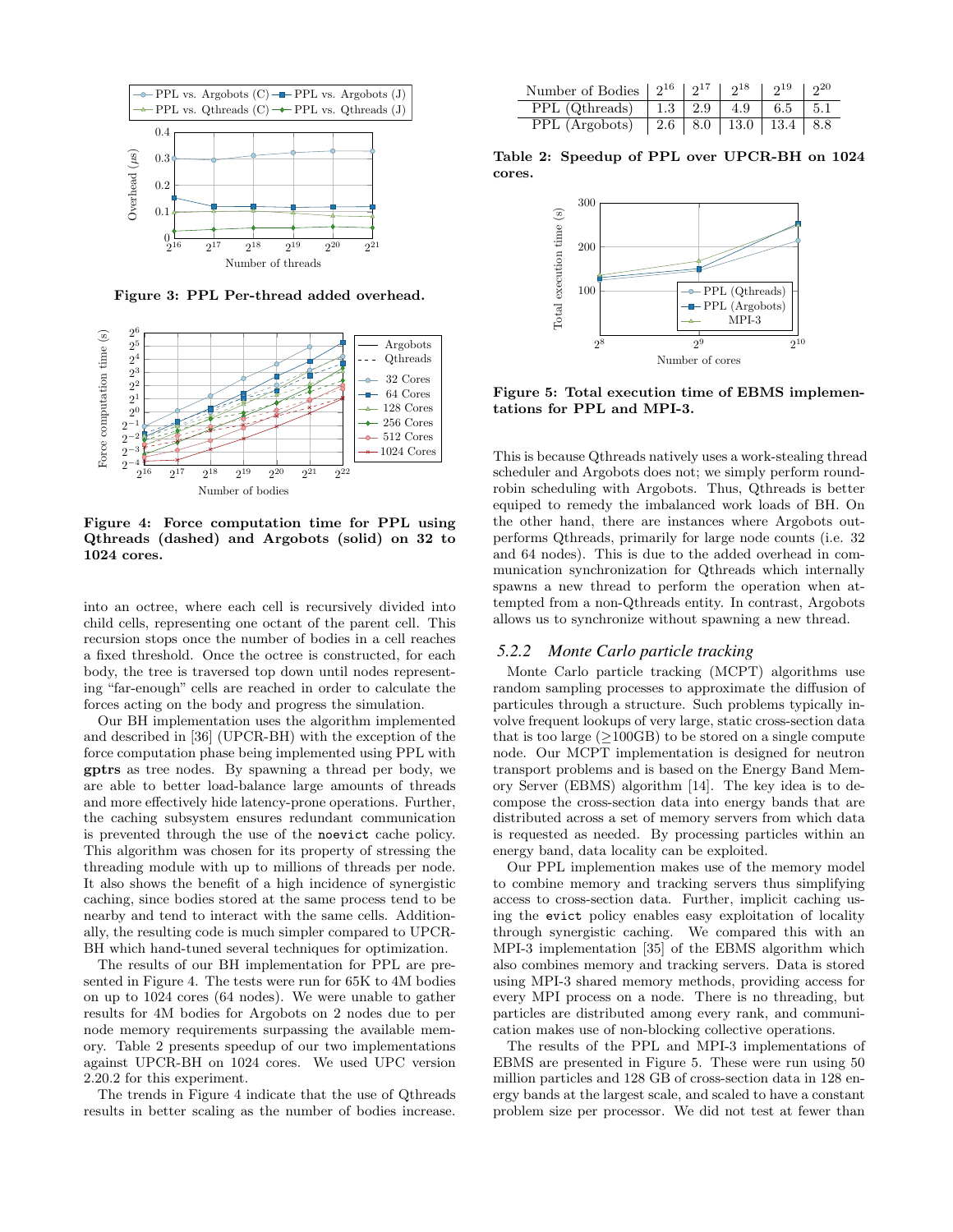

Figure 6: Speedup of sparse triangular system solver implementation in PPL using Qthreads over Charm++ 6.6.1 on SMP for various matrices.

256 cores because the small amount of communication does not accurately represent the problem. PPL with Qthreads is slightly faster than the MPI-3 version in all cases, and Argobots outperforms it except at the largest scale; Argobots, especially at the largest scale, spends more time on communication and its related scheduling and cache operations. The PPL versions spend additional time tracking particles due to using dedicated communication threads, but caching and better communication/computation overlap help performance.

To better understand the effectiveness of the software cache, we also examined its hit rate for our EBMS implementation. Hit rates are consistently above 97%, which we attribute to good synergistic caching and locality.

Finally, a key point is that implementing EBMS using PPL's gptrs and caching is both natural and simple, whereas the MPI-3 implementation is complex.

#### *5.2.3 Sparse triangular linear system solver*

Solutions to sparse triangular linear systems are often the kernel for many numerical applications that arise in science and engineering simulations. However, due to the lack of concurrency from structural dependencies in the matrix and the small computation per non-zero entry, it is difficult efficiently parallelize. We have implemented a system modeled after an algorithm presented in [31], which is implemented in Charm++. To provide a data-driven execution model needed for this type of problem, we use active messages.

Figure 6 presents speedups of our implementation over the  $Charm++ implementation$  for a number of the matrices as described in [31] (the performance of Argobots is relatively similar, thus is not shown). We see at least 2x speedup over Charm++ in most cases, and 4.7x on average. PPL's advantage over Charm++ degrades for a large number of nodes due to a decrease in on-node parallelism and an increase in communication. For both PPL and Charm++, communication will eventually become the dominant factor in performance.

## 6. CONCLUSION

We have presented the design and an in-development implementation of PPL, a new C++11 parallel runtime for studying future programming models. It supports RDMA communication, active messages, lightweight threading, eventdriven task scheduling, and implicit caching, which greatly simplify the development of many algorithms. These highlevel concepts also offer opportunities for performance improvements through better utilization of multitasking to interleave communication and computation while avoiding unnecessary communication.

The implementation of PPL is recent and we expect to improve its performance in future work. In particular, we expect that the overheads in the communication layer can be reduced by improving the interaction between communication threads and communicating tasks. Further, we plan to reduce the overhead of the threading module to be more competitive with directly using Qthreads or Argobots and to improve the performance of our software cache under the load required by memory- and communication-intensive applications, like EBMS at scale.

Finally, we plan to develop better performance models for PPL and other similar runtimes: the close interaction between scheduling and communication implies that performance models which study each in isolation are no longer adequate.

# Acknowledgments

The research presented in this paper was funded through the NSF CISE CCF grant 1337217 and the Laboratory Directed Research and Development (LDRD) program at Sandia National Laboratories, in the context of the Extreme Scale Grand Challenge LDRD project. The work used the Extreme Science and Engineering Discovery Environment (XSEDE), which is supported by National Science Foundation grant number ACI-1053575. Finally, our thanks to Andrew Siegel for providing an MPI EBMS implementation.

# 7. REFERENCES

- [1] Mellanox technologies. http://www.mellanox.com.
- [2] B. Acun, A. Gupta, N. Jain, A. Langer, H. Menon, E. Mikida, X. Ni, M. Robson, Y. Sun, E. Totoni, et al. Parallel programming with migratable objects: Charm++ in practice. In High Performance Computing, Networking, Storage and Analysis, SC14: International Conference for, pages 647–658. IEEE, 2014.
- [3] A. Amer, H. Lu, Y. Wei, P. Balaji, and S. Matsuoka. MPI+Threads: Runtime contention and remedies. In Proceedings of the 20th ACM SIGPLAN Symposium on Principles and Practice of Parallel Programming, PPoPP 2015, pages 239–248, New York, NY, USA, 2015. ACM.
- [4] P. Balaji, D. Buntinas, D. Goodell, W. Gropp, and R. Thakur. Toward efficient support for multithreaded mpi communication. In Recent Advances in Parallel Virtual Machine and Message Passing Interface, pages 120–129. Springer, 2008.
- [5] P. Balaji, D. Buntinas, D. Goodell, W. Gropp, and R. Thakur. Fine-grained multithreading support for hybrid threaded mpi programming. International Journal of High Performance Computing Applications, 24(1):49–57, 2010.
- [6] M. Bauer, S. Treichler, E. Slaughter, and A. Aiken. Legion: expressing locality and independence with logical regions. In Proceedings of the international conference on high performance computing, networking, storage and analysis, page 66. IEEE Computer Society Press, 2012.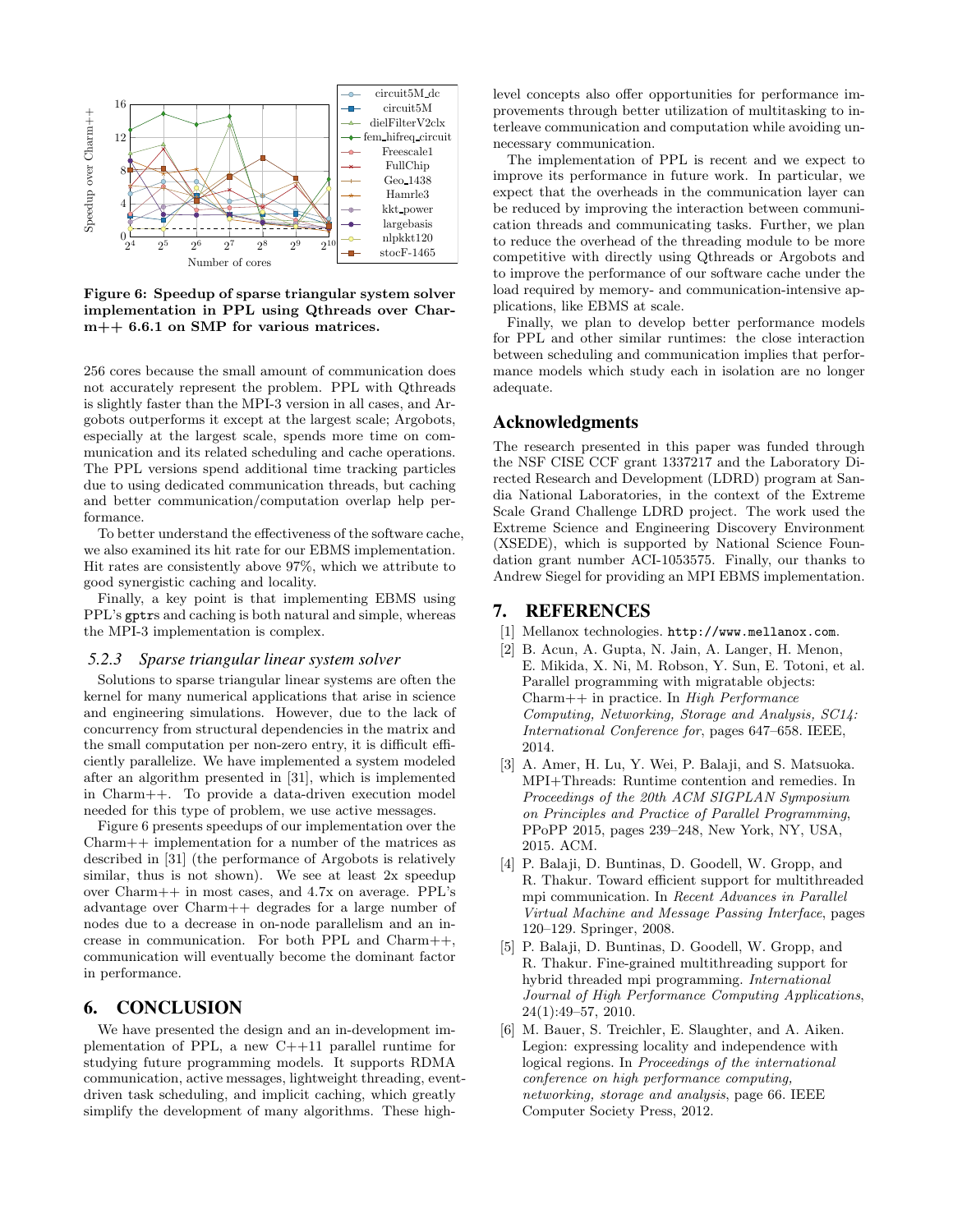- [7] K. Bergman, S. Borkar, D. Campbell, W. Carlson, W. Dally, M. Denneau, P. Franzon, W. Harrod, K. Hill, J. Hiller, et al. Exascale computing study: Technology challenges in achieving exascale systems. Defense Advanced Research Projects Agency Information Processing Techniques Office (DARPA IPTO), Tech. Rep, 15, 2008.
- [8] D. Bonachea. GASNet specification, v1.8. http://gasnet.lbl.gov/#spec, November 2008.
- [9] T. A. C. Center. Stampede user guide. http: //portal.tacc.utexas.edu/user-guides/stampede. Accessed: 2015-01-13.
- [10] P. Charles, C. Grothoff, V. Saraswat, C. Donawa, A. Kielstra, K. Ebcioglu, C. Von Praun, and V. Sarkar. X10: an object-oriented approach to non-uniform cluster computing. ACM Sigplan Notices, 40(10):519–538, 2005.
- [11] C. Coarfa, Y. Dotsenko, J. Mellor-Crummey, F. Cantonnet, T. El-Ghazawi, A. Mohanti, Y. Yao, and D. Chavarría-Miranda. An evaluation of global address space languages: co-array fortran and unified parallel c. In Proceedings of the tenth ACM SIGPLAN symposium on Principles and practice of parallel programming, pages 36–47. ACM, 2005.
- [12] K. Devine, E. Boman, R. Heaphy, B. Hendrickson, and C. Vaughan. Zoltan data management services for parallel dynamic applications. Computing in Science & Engineering, 4(2):90–96, 2002.
- [13] G. Dózsa, S. Kumar, P. Balaji, D. Buntinas, D. Goodell, W. Gropp, J. Ratterman, and R. Thakur. Enabling concurrent multithreaded MPI communication on multicore petascale systems. In Recent Advances in the Message Passing Interface, pages 11–20. Springer, 2010.
- [14] K. G. Felker, A. R. Siegel, K. S. Smith, P. K. Romano, and B. Forget. The Energy Band Memory Server Algorithm for Parallel Monte Carlo Transport Calculations. In Joint International Conference on Supercomputing in Nuclear Applications and Monte Carlo, 2013.
- [15] M. Frigo, C. E. Leiserson, and K. H. Randall. The implementation of the Cilk-5 multithreaded language. In ACM Sigplan Notices, volume 33, pages 212–223. ACM, 1998.
- [16] W. Gropp and R. Thakur. Thread-safety in an MPI implementation: Requirements and analysis. Parallel Computing, 33(9):595–604, 2007.
- [17] P. Husbands, C. Iancu, and K. Yelick. A performance analysis of the berkeley upc compiler. In Proceedings of the 17th annual international conference on Supercomputing, pages 63–73. ACM, 2003.
- [18] H. Kaiser, T. Heller, B. Adelstein-Lelbach, A. Serio, and D. Fey. HPX: A task based programming model in a global address space. In Proceedings of the 8th International Conference on Partitioned Global Address Space Programming Models, page 6. ACM, 2014.
- [19] L. V. Kale and S. Krishnan. CHARM++: A portable concurrent object oriented system based on C++. In Proceedings of the Eighth Annual Conference on Object-oriented Programming Systems, Languages, and Applications, OOPSLA '93, pages 91-108, New York,

NY, USA, 1993. ACM.

- [20] T. Mattson, R. Cledat, Z. Budimlic, V. Cave, S. Chatterjee, B. Seshasayee, R. van der Wijngaart, and V. Sarkar. OCR: The open community runtime interface version 1.1.0. http://xstack.exascale-tech.com/git/public?p= xstack.git;a=blob;f=ocr/spec/ocr-1.0.0.pdf, June 2015.
- [21] MPI Forum. MPI: A message-passing interface standard version 3.0. http://www.mpi-forum.org/ docs/mpi-3.0/mpi30-report.pdf, Sept. 2012.
- [22] R. W. Numrich and J. Reid. Co-Array Fortran for parallel programming. In ACM Sigplan Fortran Forum, volume 17, pages 1–31. ACM, 1998.
- [23] OpenMP Architedcture Review Board. OpenMP application program interface version 4.0. http: //www.openmp.org/mp-documents/OpenMP4.0.0.pdf, July 213.
- [24] J. Reinders. Intel threading building blocks: outfitting  $C++$  for multi-core processor parallelism. " O'Reilly Media, Inc.", 2007.
- [25] A. Righi. umalloc.c file reference. http://minirighi. sourceforge.net/html/umalloc\_8c.html. Accessed: 2014-10-17.
- [26] J. K. Salmon. Parallel hierarchical N-body methods. PhD thesis, California Institute of Technology, 1991.
- [27] V. Sarkar, W. Harrod, and A. E. Snavely. Software challenges in extreme scale systems. In Journal of Physics: Conference Series, volume 180, page 012045. IOP Publishing, 2009.
- [28] S. Seo, A. Amer, P. Balaji, P. Beckman, C. Bordage, G. Bosilca, A. Brooks, A. CastellAş, D. Genet, T. Herault, P. Jindal, L. V. Kale, S. Krishnamoorthy, J. Lifflander, H. Lu, E. Meneses, M. Snir, and Y. Sun. Argobots: A lightweight low-level threading/tasking framework. http://collab.mcs.anl.gov/display/ARGOBOTS/, 2015.
- [29] M. Si, A. J. Peña, P. Balaji, M. Takagi, and Y. Ishikawa. MT-MPI: Multithreaded MPI for many-core environments. In Proceedings of the 28th ACM international conference on Supercomputing, pages 125–134. ACM, 2014.
- [30] H. Tang and T. Yang. Optimizing threaded MPI execution on SMP clusters. In Proceedings of the 15th international conference on Supercomputing, pages 381–392. ACM, 2001.
- [31] E. Totoni, M. T. Heath, and L. V. Kale. Structure-adaptive parallel solution of sparse triangular linear systems. Parallel Computing, 40(9):454–470, 2014.
- [32] UPC Consortium. UPC language specifications v1.3. http: //upc.lbl.gov/publications/upc-spec-1.3.pdf, 2013.
- [33] V. M. Weaver. Linux perf event features and overhead. In The 2nd International Workshop on Performance Analysis of Workload Optimized Systems, FastPath, page 80, 2013.
- [34] K. B. Wheeler, R. C. Murphy, and D. Thain. Qthreads: An API for programming with millions of